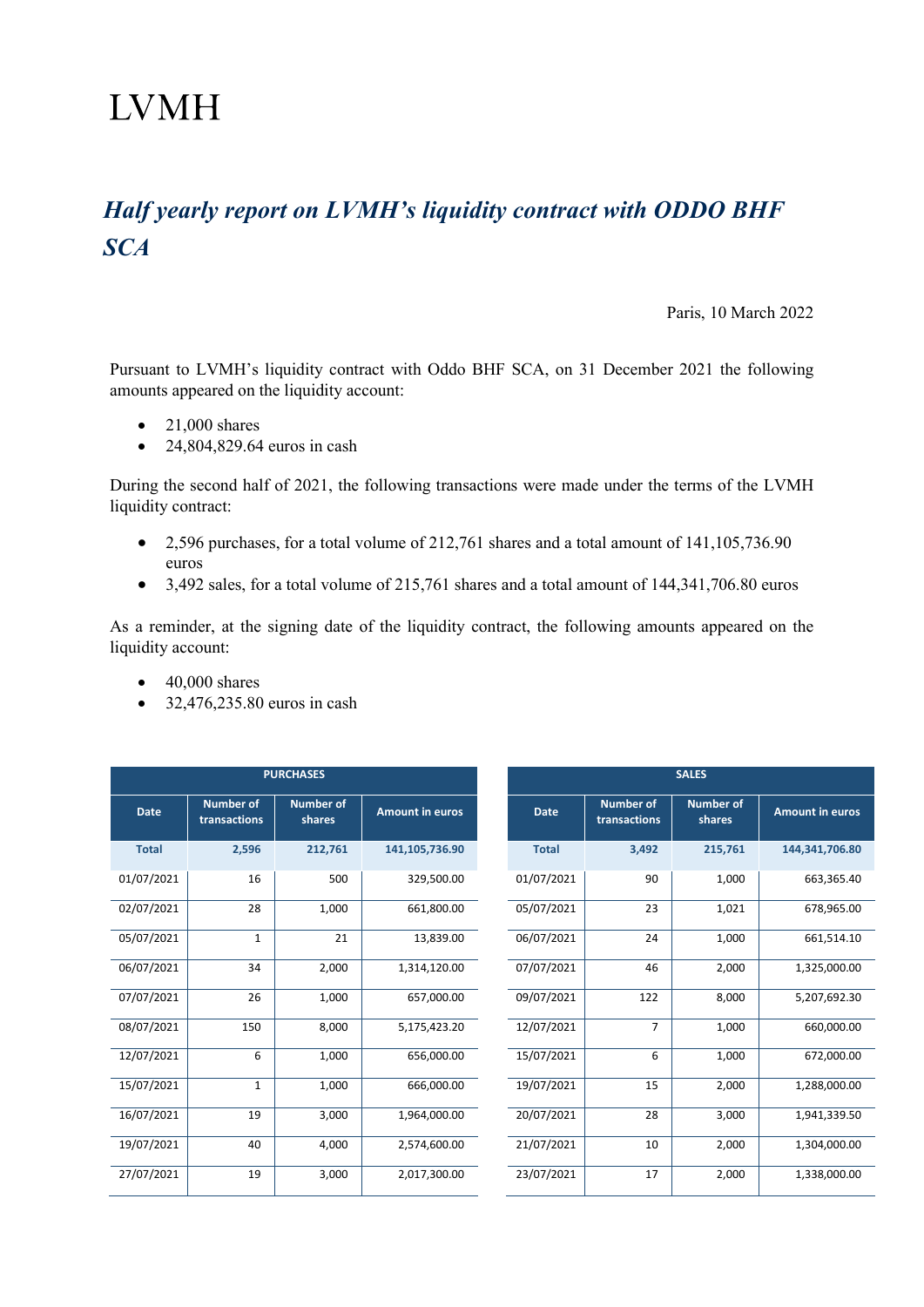| 28/07/2021 | 4               | 1,000  | 666,000.00    | 27/07/2021           | 22             | 3,000 | 2,049,000.00 |
|------------|-----------------|--------|---------------|----------------------|----------------|-------|--------------|
| 29/07/2021 | 18              | 472    | 323,697.60    | 28/07/2021           | 8              | 3,000 | 2,038,200.00 |
| 30/07/2021 | 11              | 2,000  | 1,347,200.00  | 29/07/2021           | 19             | 472   | 326,624.00   |
| 03/08/2021 | $\overline{20}$ | 500    | 346,000.00    | 02/08/2021           | 17             | 2,000 | 1,363,000.00 |
| 04/08/2021 | 34              | 1,000  | 694,650.00    | 03/08/2021           | 50             | 2,000 | 1,391,600.00 |
| 06/08/2021 | 5               | 1,000  | 697,100.00    | 05/08/2021           | 23             | 1,000 | 697,350.00   |
| 11/08/2021 | $\mathbf 2$     | 500    | 349,750.00    | 09/08/2021           | 33             | 500   | 349,588.80   |
| 13/08/2021 | 45              | 2,000  | 1,421,977.80  | 10/08/2021           | 16             | 500   | 350,500.00   |
| 16/08/2021 | 100             | 6,500  | 4,543,252.50  | 11/08/2021           | 48             | 500   | 352,613.40   |
| 17/08/2021 | 3               | 2,000  | 1,379,000.00  | 12/08/2021           | 37             | 500   | 354,400.00   |
| 18/08/2021 | 62              | 15,000 | 10,011,302.00 | 20/08/2021           | 10             | 2,000 | 1,242,000.00 |
| 19/08/2021 | 35              | 10,000 | 6,242,200.00  | 23/08/2021           | 69             | 5,000 | 3,168,500.00 |
| 24/08/2021 | 6               | 3,000  | 1,899,000.00  | 24/08/2021           | 29             | 1,000 | 646,000.00   |
| 25/08/2021 | 5               | 519    | 321,780.00    | 25/08/2021           | $\overline{2}$ | 1,519 | 950,223.10   |
| 26/08/2021 | 33              | 2,300  | 1,421,715.00  | 26/08/2021           | 94             | 2,300 | 1,426,259.80 |
| 27/08/2021 | 17              | 1,500  | 931,000.00    | 27/08/2021           | 30             | 2,000 | 1,245,907.40 |
| 30/08/2021 | 15              | 1,000  | 625,450.00    | 30/08/2021           | 54             | 1,000 | 628,000.00   |
| 31/08/2021 | 13              | 1,000  | 625,700.00    | 31/08/2021           | 42             | 1,064 | 668,315.20   |
| 02/09/2021 | 26              | 1,000  | 645,500.00    | $\frac{01}{09/2021}$ | 51             | 3,536 | 2,246,634.80 |
| 03/09/2021 | 81              | 4,100  | 2,617,958.40  | 02/09/2021           | 63             | 1,000 | 648,050.00   |
| 07/09/2021 | 3               | 1,000  | 653,000.00    | 06/09/2021           | 88             | 4,000 | 2,567,444.20 |
| 08/09/2021 | 46              | 3,500  | 2,273,500.00  | 07/09/2021           | 30             | 1,000 | 656,000.00   |
| 09/09/2021 | 28              | 2,000  | 1,283,800.00  | 08/09/2021           | 47             | 2,000 | 1,305,500.00 |
| 13/09/2021 | 58              | 3,000  | 1,976,700.00  | 09/09/2021           | 116            | 5,000 | 3,260,400.00 |
| 14/09/2021 | 51              | 4,000  | 2,584,000.00  | 10/09/2021           | 93             | 4,000 | 2,681,402.10 |
| 15/09/2021 | 28              | 6,000  | 3,796,900.00  | 16/09/2021           | 26             | 3,000 | 1,891,000.00 |
| 17/09/2021 | 6               | 1,000  | 630,000.00    | 17/09/2021           | 30             | 3,000 | 1,913,300.00 |
| 20/09/2021 | 20              | 3,000  | 1,841,000.00  | 20/09/2021           | 27             | 2,000 | 1,242,000.00 |
| 24/09/2021 | 33              | 3,000  | 1,928,500.00  | 21/09/2021           | 48             | 3,000 | 1,890,000.00 |
| 27/09/2021 | 46              | 3,000  | 1,918,000.00  | 22/09/2021           | 9              | 1,000 | 646,500.00   |
| 28/09/2021 | 34              | 4,000  | 2,497,000.00  | 23/09/2021           | 42             | 2,500 | 1,633,050.00 |
| 30/09/2021 | 20              | 3,000  | 1,865,100.00  | 27/09/2021           | 19             | 1,000 | 650,000.00   |
| 01/10/2021 | 23              | 1,000  | 614,000.00    | 29/09/2021           | 24             | 2,000 | 1,256,000.00 |
| 04/10/2021 | 39              | 3,000  | 1,870,300.00  | 30/09/2021           | 17             | 1,000 | 631,000.00   |
| 06/10/2021 | 14              | 2,000  | 1,246,000.00  | 01/10/2021           | 36             | 4,000 | 2,501,600.00 |
| 08/10/2021 | 61              | 4,700  | 2,960,890.00  | 04/10/2021           | 52             | 1,500 | 941,400.00   |
|            |                 |        |               |                      |                |       |              |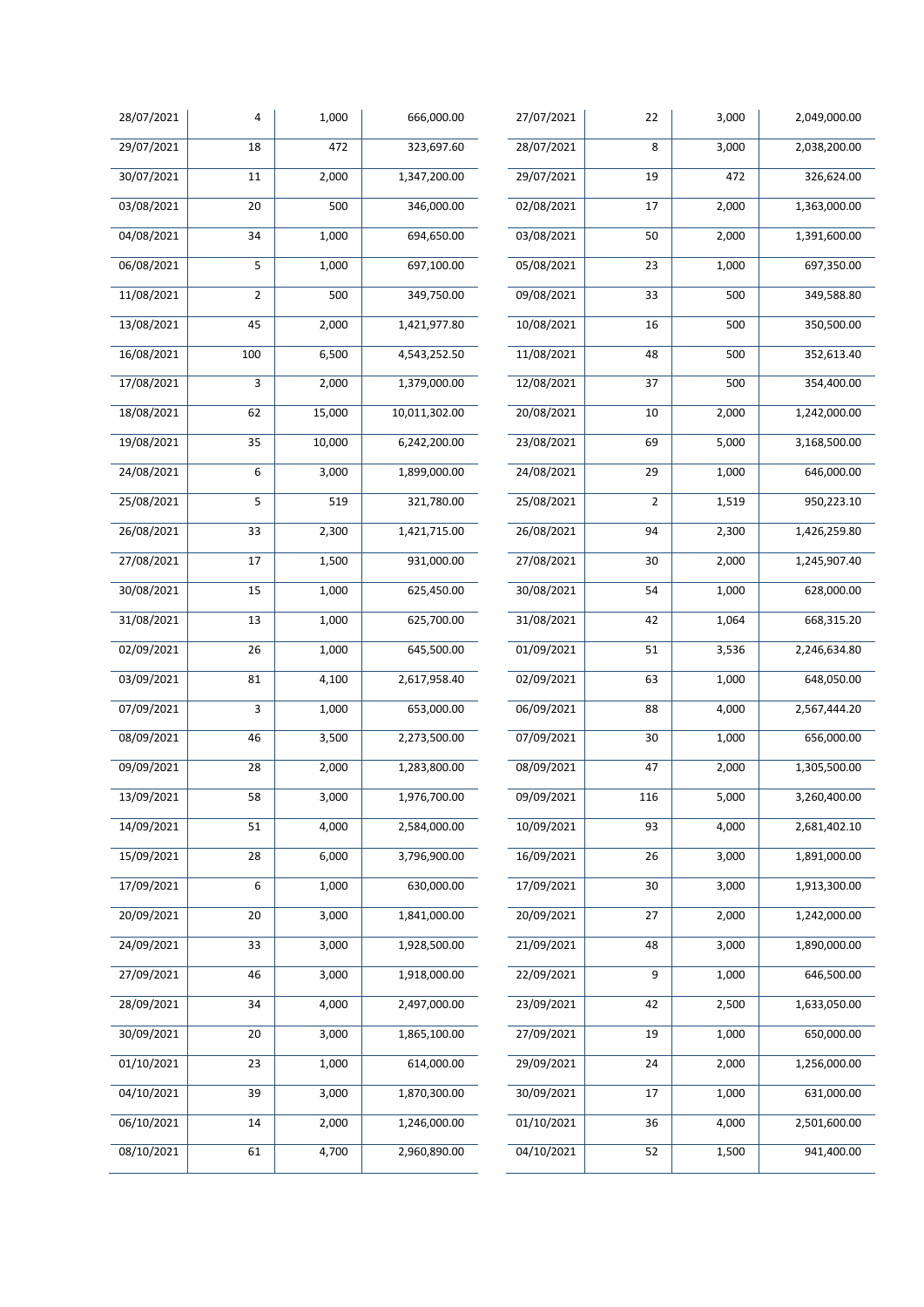| 11/10/2021 | 34             | 2,000 | 1,245,672.50 | 05/10/2021              | 59             | 3,000 | 1,890,256.80 |
|------------|----------------|-------|--------------|-------------------------|----------------|-------|--------------|
| 12/10/2021 | 22             | 1,000 | 627,000.00   | 06/10/2021              | 43             | 2,000 | 1,251,100.00 |
| 14/10/2021 | 35             | 2,000 | 1,305,115.20 | 07/10/2021              | 15             | 2,200 | 1,399,700.00 |
| 15/10/2021 | 9              | 1,000 | 666,550.00   | 08/10/2021              | 45             | 2,000 | 1,270,000.00 |
| 18/10/2021 | 66             | 5,000 | 3,243,900.00 | 11/10/2021              | 55             | 3,000 | 1,887,500.00 |
| 19/10/2021 | 64             | 4,000 | 2,583,000.00 | 12/10/2021              | 22             | 2,000 | 1,265,800.00 |
| 21/10/2021 | 93             | 5,500 | 3,589,950.00 | 13/10/2021              | 137            | 5,000 | 3,242,936.70 |
| 22/10/2021 | $\mathbf 2$    | 1,000 | 667,300.00   | 14/10/2021              | 102            | 5,500 | 3,634,450.00 |
| 25/10/2021 | $\overline{2}$ | 1,000 | 661,000.00   | 15/10/2021              | 8              | 500   | 335,600.00   |
| 27/10/2021 | 29             | 1,200 | 794,051.40   | 19/10/2021              | 90             | 3,000 | 1,957,891.20 |
| 29/10/2021 | 29             | 2,500 | 1,663,750.00 | $\overline{20}/10/2021$ | 45             | 6,000 | 3,914,000.00 |
| 02/11/2021 | 54             | 2,000 | 1,364,600.00 | 21/10/2021              | 113            | 5,500 | 3,614,000.90 |
| 03/11/2021 | 72             | 2,000 | 1,364,700.00 | 22/10/2021              | 70             | 3,000 | 2,006,900.00 |
| 08/11/2021 | 26             | 2,000 | 1,421,000.00 | 26/10/2021              | $\overline{2}$ | 1,000 | 665,000.00   |
| 09/11/2021 | 17             | 1,000 | 699,000.00   | 27/10/2021              | 30             | 700   | 466,160.00   |
| 10/11/2021 | 64             | 4,000 | 2,780,500.00 | 28/10/2021              | 68             | 2,000 | 1,339,352.50 |
| 15/11/2021 | 3              | 227   | 162,532.00   | 29/10/2021              | 51             | 2,500 | 1,675,200.00 |
| 17/11/2021 | $\overline{a}$ | 1,000 | 723,000.00   | 01/11/2021              | 30             | 1,500 | 1,022,900.00 |
| 18/11/2021 | $\mathbf{1}$   | 1,000 | 728,000.00   | 02/11/2021              | 61             | 2,028 | 1,392,908.00 |
| 19/11/2021 | 14             | 1,000 | 730,000.00   | 03/11/2021              | 30             | 1,500 | 1,029,400.00 |
| 22/11/2021 | 11             | 1,500 | 1,093,100.00 | 04/11/2021              | 28             | 2,500 | 1,722,400.00 |
| 23/11/2021 | 71             | 4,000 | 2,868,800.00 | 05/11/2021              | 40             | 2,972 | 2,093,981.60 |
| 24/11/2021 | $\mathbf 1$    | 1,000 | 720,000.00   | 08/11/2021              | 6              | 1,000 | 716,000.00   |
| 26/11/2021 | 34             | 4,000 | 2,782,600.00 | 09/11/2021              | 26             | 2,000 | 1,416,000.00 |
| 29/11/2021 | 36             | 1,000 | 693,320.50   | 10/11/2021              | 21             | 1,000 | 700,000.00   |
| 30/11/2021 | 70             | 3,000 | 2,052,915.00 | 11/11/2021              | $\overline{2}$ | 1,000 | 705,000.00   |
| 01/12/2021 | 5              | 1,000 | 683,000.00   | 12/11/2021              | 21             | 5,000 | 3,591,900.00 |
| 02/12/2021 | 9              | 3,078 | 2,116,654.80 | 15/11/2021              | $\overline{2}$ | 1,000 | 723,000.00   |
| 03/12/2021 | 17             | 2,000 | 1,372,030.60 | 16/11/2021              | $\mathbf 1$    | 1,000 | 728,000.00   |
| 06/12/2021 | 18             | 1,000 | 679,000.00   | 17/11/2021              | $\mathbf 1$    | 1,000 | 727,000.00   |
| 08/12/2021 | 11             | 2,000 | 1,432,700.00 | 18/11/2021              | $\mathbf 1$    | 1,000 | 732,000.00   |
| 09/12/2021 | 65             | 2,000 | 1,425,680.00 | 19/11/2021              | 11             | 1,000 | 735,000.00   |
| 10/12/2021 | 29             | 1,000 | 709,000.00   | $\frac{22}{11}{2021}$   | 27             | 1,000 | 732,000.00   |
| 13/12/2021 | 22             | 3,000 | 2,130,000.00 | 23/11/2021              | 10             | 3,000 | 2,178,600.00 |
| 14/12/2021 | 17             | 3,091 | 2,176,445.60 | 24/11/2021              | 14             | 2,727 | 1,977,348.00 |
| 15/12/2021 | $\mathbf 2$    | 1,000 | 707,000.00   | 25/11/2021              | 24             | 2,000 | 1,466,800.00 |
|            |                |       |              |                         |                |       |              |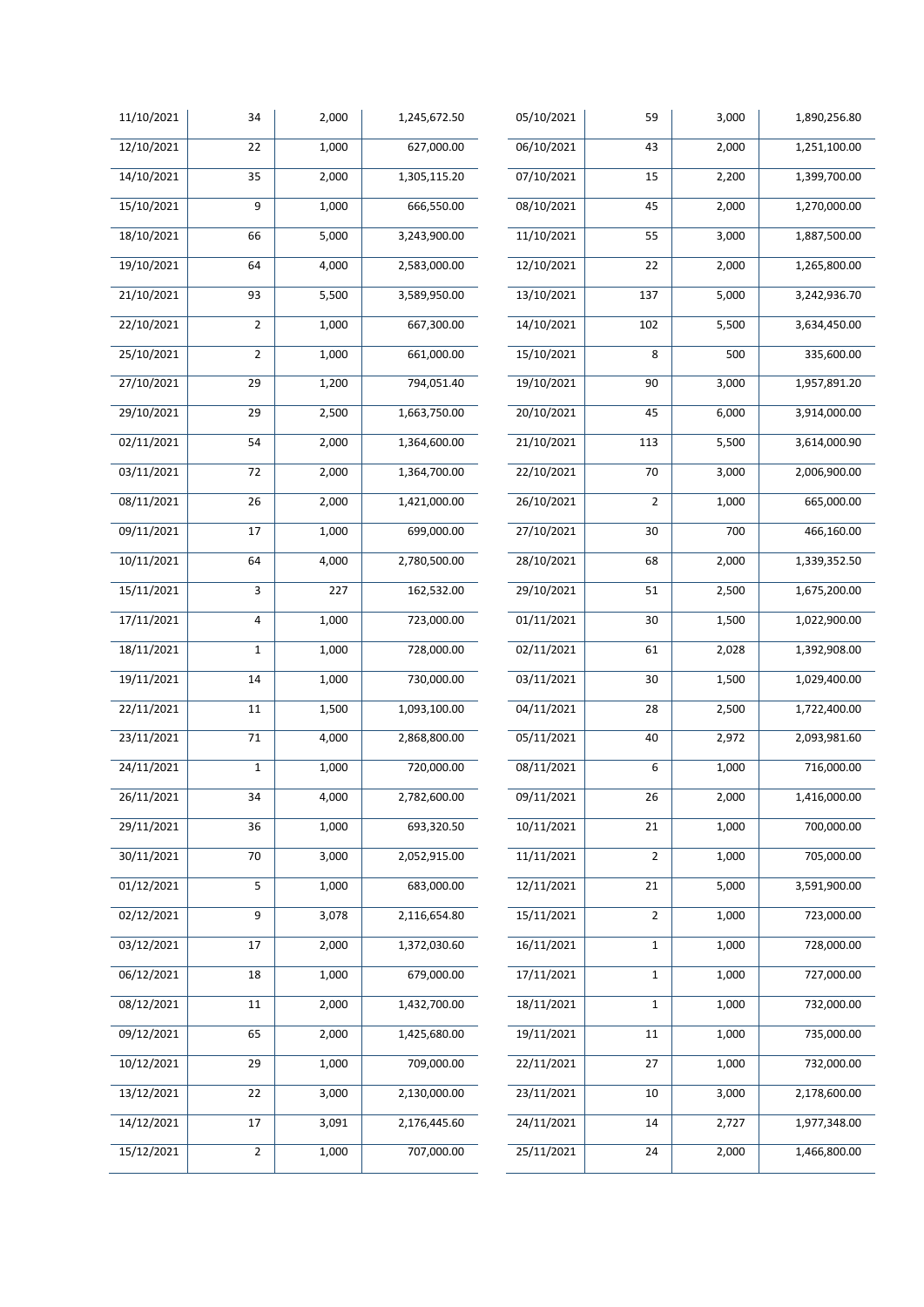| 26/11/2021 | 15             | 2,000 | 1,408,518.80 |
|------------|----------------|-------|--------------|
| 29/11/2021 | 20             | 3,000 | 2,122,600.00 |
| 01/12/2021 | 17             | 3,000 | 2,080,200.00 |
| 02/12/2021 | $\overline{1}$ | 78    | 54,288.00    |
| 03/12/2021 | 11             | 1,000 | 700,000.00   |
| 06/12/2021 | 45             | 2,000 | 1,374,000.00 |
| 07/12/2021 | 74             | 5,000 | 3,558,600.00 |
| 09/12/2021 | 16             | 1,000 | 719,000.00   |
| 13/12/2021 | 9              | 1,000 | 717,000.00   |
| 14/12/2021 | $\mathbf{1}$   | 91    | 65,156.00    |
| 15/12/2021 | 17             | 2,000 | 1,423,000.00 |
| 16/12/2021 | 28             | 2,000 | 1,443,200.00 |
| 20/12/2021 | 70             | 3,553 | 2,463,019.20 |
| 21/12/2021 | 17             | 3,000 | 2,129,800.00 |
| 22/12/2021 | $\overline{2}$ | 2,000 | 1,427,000.00 |
| 23/12/2021 | 3              | 2,000 | 1,442,000.00 |
| 27/12/2021 | 12             | 1,000 | 724,000.00   |
| 30/12/2021 | 14             | 1,000 | 735,000.00   |

| 16/12/2021 | 11 | 2,000 | 1,430,000.00 | 26/11/2021 | 15 | 2,000 | 1,408,518.80 |
|------------|----|-------|--------------|------------|----|-------|--------------|
| 17/12/2021 | 24 | 3,000 | 2,105,000.00 | 29/11/2021 | 20 | 3,000 | 2,122,600.00 |
| 20/12/2021 | 45 | 3,543 | 2,408,754.00 | 01/12/2021 | 17 | 3,000 | 2,080,200.00 |
| 21/12/2021 | 70 | 1,510 | 1,056,709.80 | 02/12/2021 | л. | 78    | 54,288.00    |
| 29/12/2021 |    | 500   | 363,900.00   | 03/12/2021 | 11 | 1,000 | 700,000.00   |
|            |    |       |              |            |    |       |              |